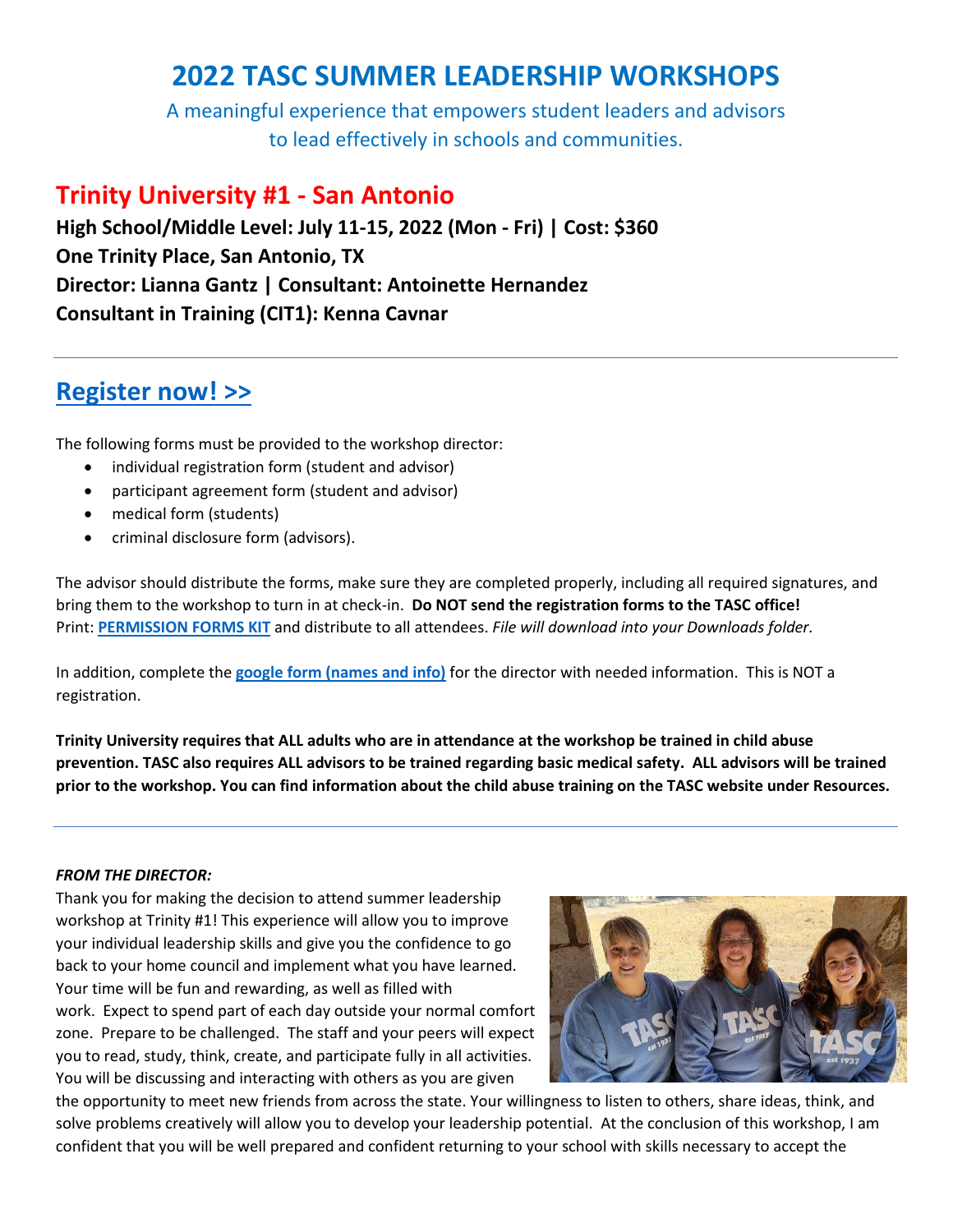challenges and overcome any obstacles you will encounter in the coming year, but also excited to return to your school and make it a better place for learning and growing. To help prepare you for this busy week of activities, the following information is provided to make your week more pleasant, restful, enjoyable, and profitable. If you have a question that is not answered, feel free to contact me. I am excited to be teamed with Leadership Consultant Antoinette Hernandez and Consultant in Training Kenna Cavnar.

**DIRECTOR**: Lianna Gantz | email[: lianna.gantz@kellerisd.net](mailto:lianna.gantz@kellerisd.net) | cell: 817.320.1630

## **GENERAL INFORMATION**

## **PAYMENT**

Registration on the TASC website is your guarantee that all registered will attend the workshop and indicates your understanding that the council will be billed for all registered unless registration is cancelled via email with [lori@tassp.org](mailto:lori@tassp.org) at least one month prior to the first day of the workshop. Cancellations and refunds will be permitted until that date and must be made in writing via email to [lori@tassp.org.](mailto:lori@tassp.org) **No refunds or credits will be given for cancellations after the deadline (one month prior to the first day of workshop.) Refunds will not be provided for workshop no-shows, regardless of the situation.** Delegate substitutions may be made up to 10 days before the first day of the workshop. Any substitutes must be the same gender as the person they are replacing. Substitutions must be made with the workshop director.

## **TASC DRESS CODE**

The Texas Association of Student Councils (TASC) requires students and adults participating in a TASC event dress appropriately for that activity. Unless otherwise stated, event dress is casual, and projects a positive image at all times. Our dress code is set at a higher standard than school dress codes because we represent our association. Those attending TASC events must adhere to the following regulations:

- All garments should meet the following standards:
	- o Be opaque (not see through);
	- $\circ$  Have sleeves (Garments with no sleeves may have a cover up added up to bring the garment into dress code.);
	- o Have a front and back;
	- o Fit at or cover the waistline;
	- o Not show cleavage or chest;
	- o Be no shorter than mid-thigh;
	- $\circ$  Have no rips or holes above mid-thigh through which skin shows; and
	- $\circ$  Not display or refer directly or indirectly to alcohol or alcoholic products, drugs or drug paraphernalia, tobacco or tobacco products, profanity, race, politics, violence, offensive language, gender, or sexuality;
	- o Shorts
		- Are NOT permitted at TASC events held during the school year, but
		- Are permitted at summer programs and must be no shorter than mid-thigh.
	- o Head coverings, except for medical or religious purposes, are not to be worn when inside a building.

Workshop staff will address issues of inappropriate dress on an individual basis. If the workshop director determines that dress is in violation of common decency, then the student/advisor will be expected to comply with the request to correct the issue or be in violation of TASC policy. Bring a pair of tennis shoes, because some activities will require them.

## **ONSITE CHECK-IN**

When you arrive at the University, you will go to Prassel Hall between 11:00am and 2:00pm to check in. When you arrive, you will be given your name badge, room assignment, and an expanded schedule/workshop notebook. Name badges and wristbands must be worn at all times.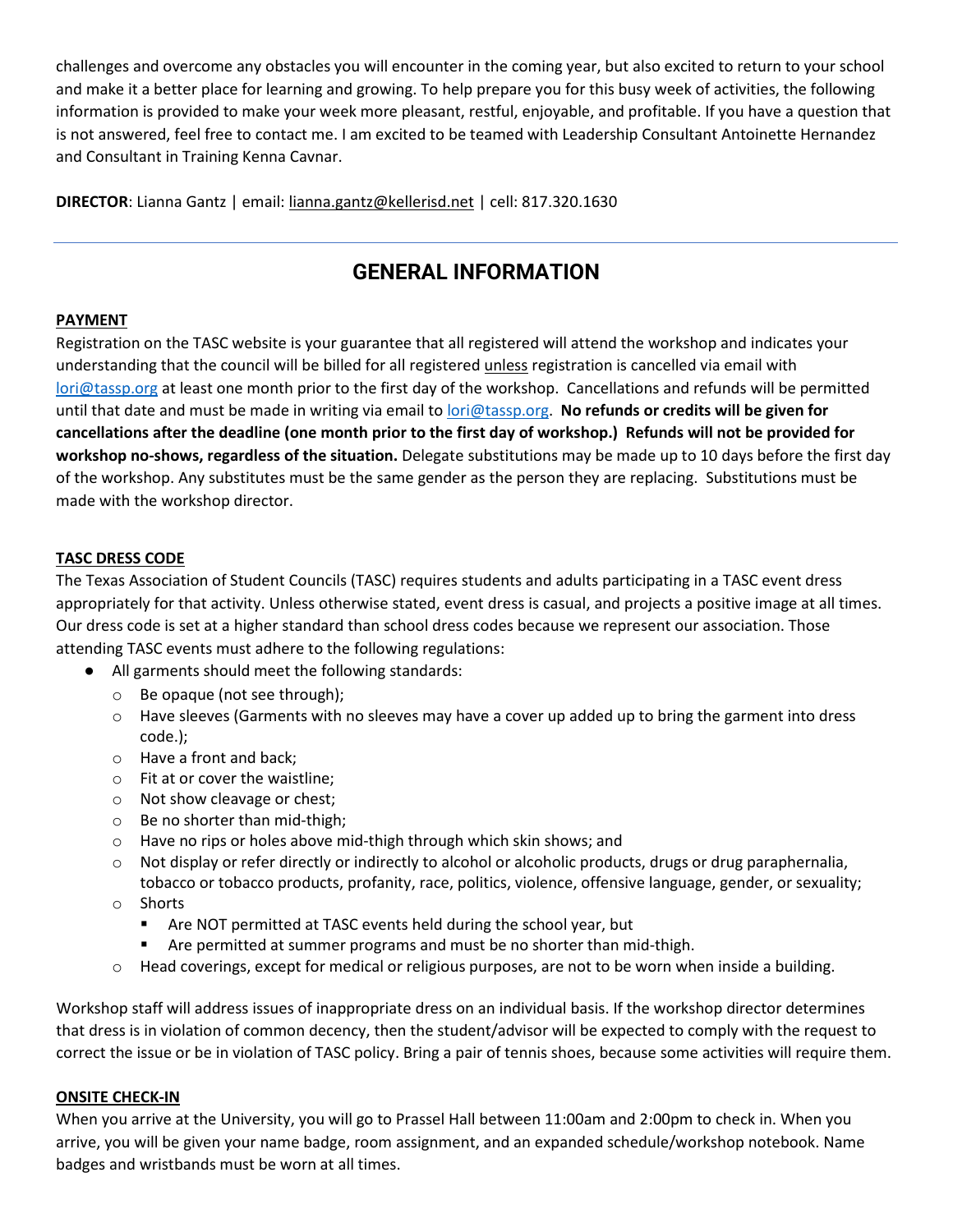## **DIRECTIONS / CAMPUS MAP**

This [website](https://www.trinity.edu/directory/campus-map) will provide directions to Trinity University and a map of the campus.

## **HOUSING**

Students and adults are traditionally roomed with someone from a different school, because part of the workshop experience is getting to know others. However, due to Covid concerns, students from the same hometown council will be roomed within the same room and may share an adjoining suite with students from another hometown council. Depending on the number of students you register, there is a possibility of being roomed with a student from another school.

During the workshop, you will be expected to keep your room in order. A charge of \$50 will be made for lost room keys and \$10 per lost access card. Valuables (cameras, jewelry, etc.) should not be left in your room or in general session areas. Neither the University nor TASC can be responsible for loss of any article. Damage to campus property must be reported at once – you will be charged for damage to the University property.

## **WHAT TO BRING**

Delegates should bring twin sheets, towels, washcloths, blanket, pillow, and personal toiletries. On the last night there will be an achievement program. Students may dress nicer than other workshop activities, but it's not required. Students are encouraged to bring items for Magic Note bags. (This can be note paper for positive notes, candy, trinkets, etc. to attach to notes if desired.)

#### **MAGIC BAGS**

Everyone will decorate a small bag that will be placed in the general meeting area for the purpose of exchanging notes among participants. For this you may wish to bring note pads, stationary, markers, small candy etc.

#### **OTHER**

Sessions may include the production of various multimedia presentations, so students and advisors are encouraged to bring computers, flash drives, and other similar items. TASC is not responsible for lost or damaged items.

## **TALENT SHOW**

A talent show will be incorporated into the program on the last night of the workshop. You will be able to audition for talent, so bring any instruments, music, costumes, etc. to showcase your talent. TALENT SHOW AUDITIONS WILL BE AT 12:15PM ON WEDNESDAY.

#### **CELL PHONES AND ELECTRONIC DEVICES**

Neither TASC nor the University will be responsible for the loss of these items. Students and advisors who carry cell phones should not make nor accept calls during workshop activities. Students may want to bring a laptop, but TASC will not be responsible for any damage or loss.

#### **ILLNESS**

Illnesses should be reported to the Director immediately through your hometown advisor or one of the deans. Medical release forms provided with this pre-registration packet are important to our efforts to provide you with medical assistance in the unlikely event of an emergency (make sure you have an extra copy for yourself). Please complete the release form and return it to your advisor with your registration form. Campus security numbers are (210) 999-7070 for non-emergency situations and (210) 999-7000 for emergencies.

#### **CURFEW AND LIGHTS OUT**

Everyone is expected to be in their assigned room at curfew. Dorm entrance doors will lock at curfew.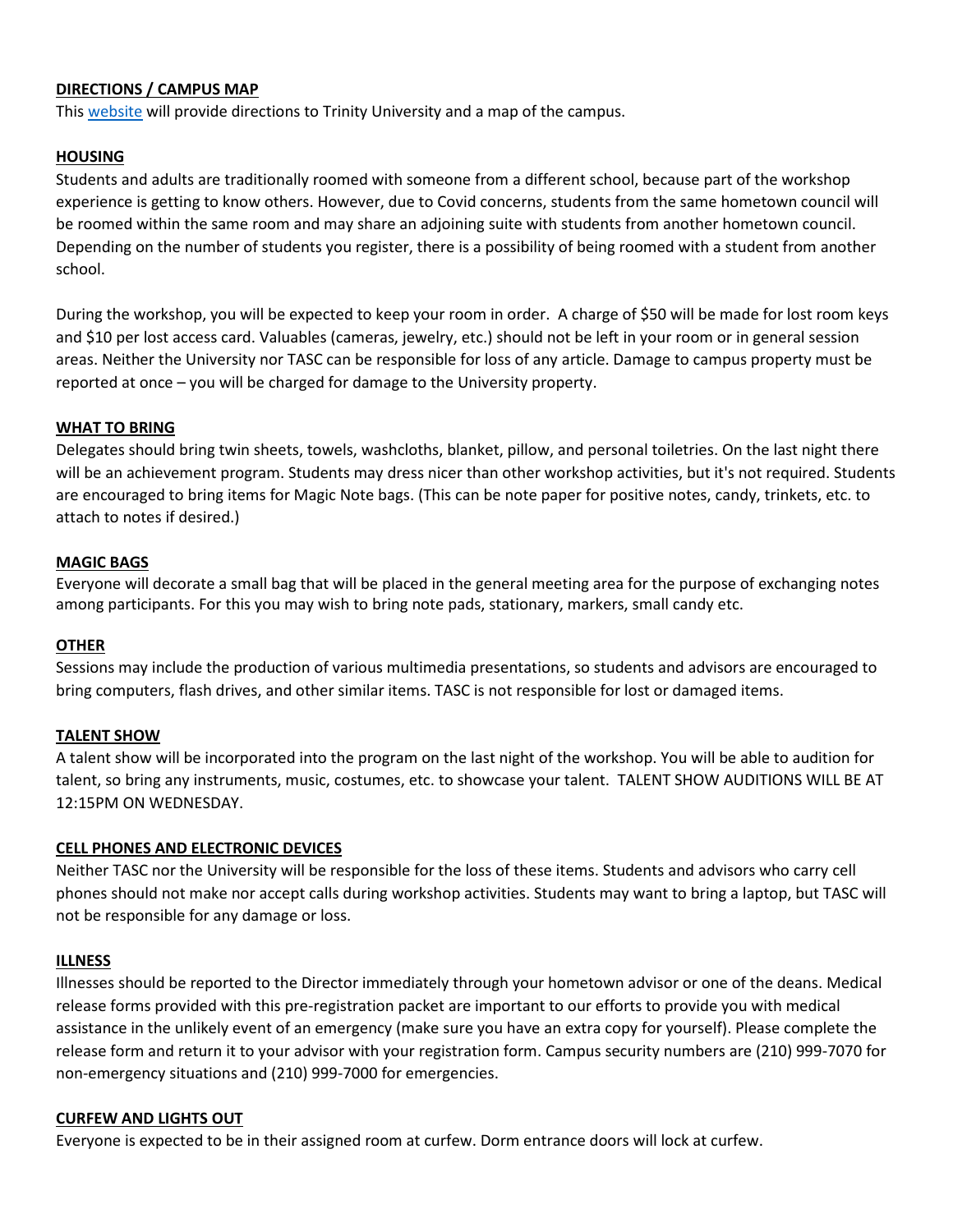## **CONTROLLED SUBSTANCE POLICY**

The use or possession of alcohol, tobacco or other illegal drugs is strictly prohibited. Any student found in the possession or under the influence of these substances will be sent home from the workshop without delay at the expense of the student, his/her parents or the student's school. School official/law enforcement will be contacted.

**IMPORTANT**: A student sent home from a TASC event because of disruption of the workshop, a violation of TASC policies, or a concern for the safety of that student and/or others will not be allowed to attend another TASC state event for a calendar year.

#### **SCHEDULE FOR DAY ONE**

| $11:00 - 2:00$ pm  | Registration (lunch on your own)                |
|--------------------|-------------------------------------------------|
| $12:00 - 2:30$ pm  | Staff Meeting (Small group facilitators and JCs |
| 3:30 <sub>pm</sub> | <b>General Session (Calgaard Gym)</b>           |
| 4:40 <sub>pm</sub> | <b>Team Meeting</b>                             |
|                    | Advisor meeting in Calgaard Gym                 |
| 5:45 <sub>pm</sub> | Dinner                                          |
| 7:00pm             | <b>General Session</b>                          |
| 8:10pm             | <b>Team Meeting</b>                             |
| 9:15 <sub>pm</sub> | <b>General Session</b>                          |
| 9:35 <sub>pm</sub> | Dorm Meetings                                   |
| 9:45pm             | <b>Hometown Council Reflection</b>              |
| 10:15              | <b>Staff Meeting</b>                            |
| 10:30pm            | Curfew                                          |

There will be a mid-workshop break on Wednesday at 2:00PM. **Participants should return by 10:30 pm.**

Final Day: The last general session will finish around 11:00am on the last day.

#### **PARKING**

Parking is available in the dorm parking area and in the parking area west of the student center. **Please print your parking pass and bring it with you**. Students may NOT drive during the week without permission from the Director.

#### **ADVISOR SESSIONS**

Advisor sessions will be held at different times during the workshop. Please refer to the agenda given at registration for times of the sessions. Additional sessions may be added in the afternoons based on interest. These sessions will be led by an experienced advisor who will be able to give information on project ideas, state report forms, and many other topics dealing with the mechanics of student council. All advisors are encouraged to attend, as they will be beneficial whether you are new or experienced.

## **SPECIAL EVENTS, OLYMPICS, DANCE, DRESS UPS, TALENT SHOW ETC…**

All delegates are requested to bring a pair of tennis shoes for any athletic-type event (Olympics, etc.). Achievement Night will be in the Stieren Theater the last night of the workshop, followed by a social. There will also be talent incorporated into Achievement Night, so you might want to bring a special outfit, musical instrument, etc.

#### **WORKSHOP SAFETY**

Delegates are expected to respect the rights and safety of others. Weapons of any type are strictly prohibited at TASC functions. Any person found in the possession of an item used as weapon or exhibiting irresponsible behavior that endangers the health, safety, or welfare of him/herself or others will be sent home from the workshop without delay at the expense of the student, his/her parents or the student's school.